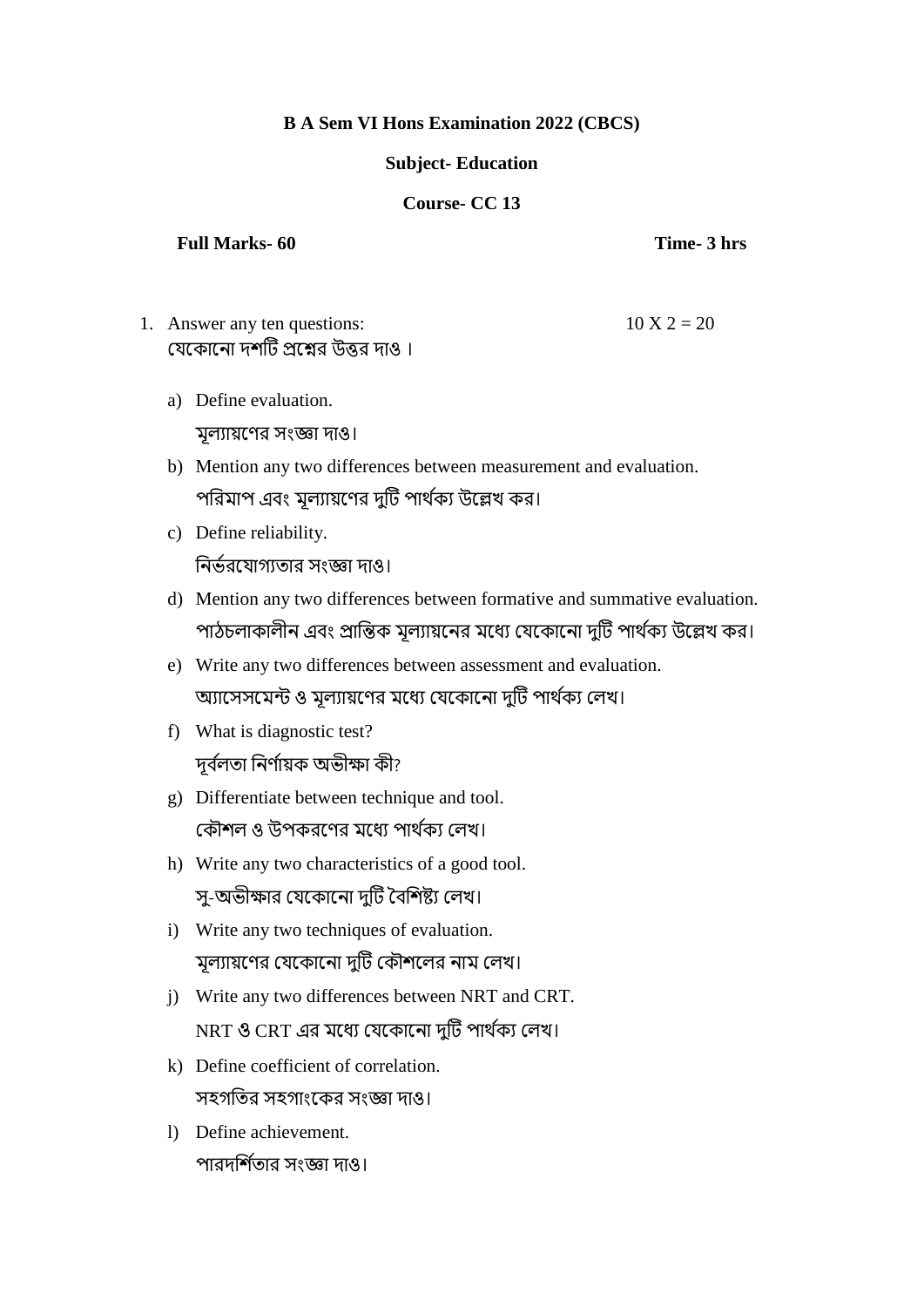- m) Mention any two uses of Standard Deviation. আদর্শ বিচ্যতির দটি ব্যবহার উল্লেখ কর।
- n) Define Central Tendency. য ন্দ্রীয় প্রবেতোর সংজ্ঞো দোও।
- o) Give two examples of formative evaluation. গঠনগত মূল্যায়ণের দুটি উদাহরণ দাও।
- 2. Answer any four questions from the following:  $5 X 4 = 20$ নিম্নে প্রদত্ত যেকোনো চার টি প্রশ্নের উত্তর দাও।
	- a) State the uses of Criterion Referenced Test (CRT). CRT এর ব্যবহার গুলি বিবৃত কর।
	- b) How much important a diagnostic test for evaluation in Education sector? শিক্ষা পরিমন্ডলে দূর্বলতা নির্ণায়ক অভীক্ষার গুরুত্ব কত খানি?
	- c) Describe the steps followed in the construction of a standardised test. একটি আদর্শায়িত অভিক্ষা গঠনের পর্যায়গুলি বিবৃত কর।
	- d) Why objective type tests are mostly used in summative evaluation at present day context/ কেন বর্তমান শিক্ষা ব্যবস্থাপনায় পরিসমাপ্তিমূলক মূল্যায়ণে নৈর্ব্যক্তিক অভীক্ষার ব্যপক বযবহোর হকে?
	- e) Calculate Median of the following distribution: নিম্নের বন্টনের মধ্যম মান নির্ণয় কর।

| Scores: 20 21 22 23 24 25 26 27 28 29 30 |  |  |  |  |  |  |
|------------------------------------------|--|--|--|--|--|--|
| Freq: 3 3 5 17 31 21 17 3 2 1 1          |  |  |  |  |  |  |

f) Describe the characteristics of Assessment techniques. অ্যাসেসমেন্ট প্রকৌশলের বৈশিষ্ট্যগুলি আলোচনা কর।